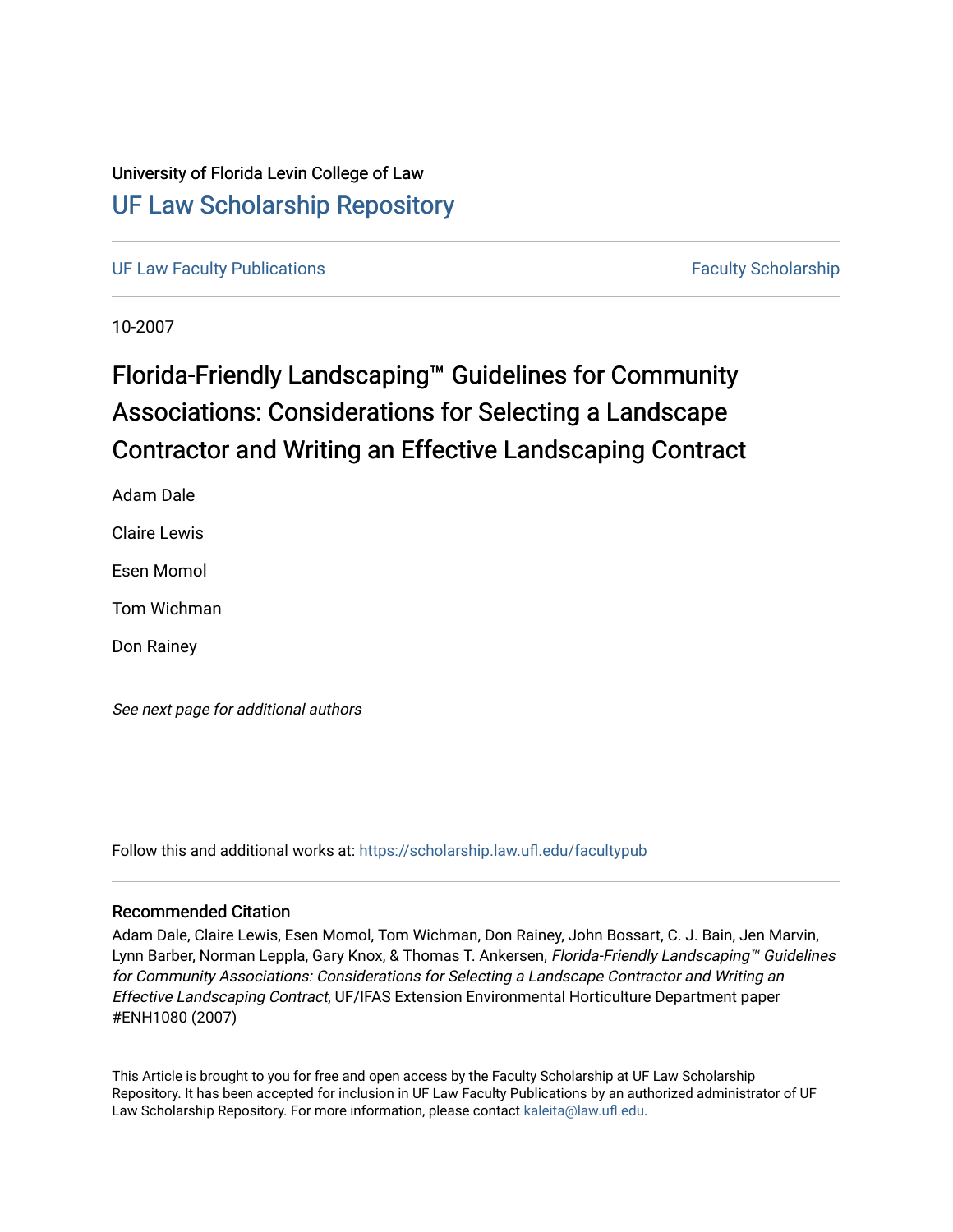#### Authors

Adam Dale, Claire Lewis, Esen Momol, Tom Wichman, Don Rainey, John Bossart, C.J. Bain, Jen Marvin, Lynn Barber, Norman Leppla, Gary Knox, and Thomas T. Ankersen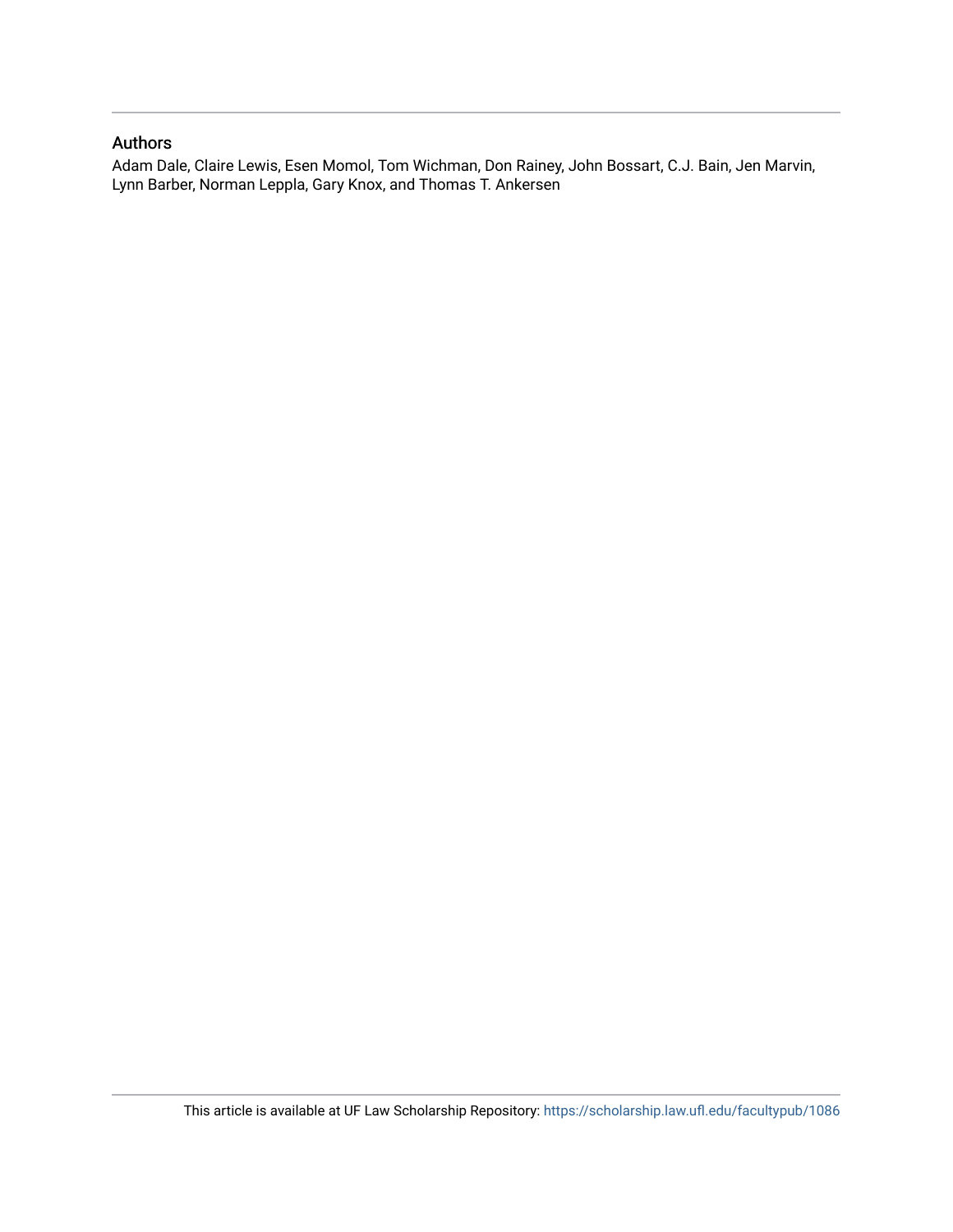# **Florida-Friendly Landscaping™ Guidelines for Community Associations: Considerations for Selecting a Landscape Contractor and Writing an Effective Landscaping Contract<sup>1</sup>**

Adam Dale, Claire Lewis, Esen Momol, Tom Wichman, Don Rainey, John Bossart, C. J. Bain, Jen Marvin, Lynn Barber, Norman Leppla, Gary Knox, and Thomas T. Ankersen<sup>2</sup>

This document is intended to provide guidance to entities such as HOA community associations when developing a contract and hiring a landscape maintenance company to perform contracted service.

Knowledgeable landscape contractors are essential to successfully maintaining Florida-Friendly Landscaping™ (FFL) on community association properties. The University of Florida Institute of Food and Agricultural Sciences (UF/ IFAS) Extension Florida-Friendly Landscaping™ Program, working with UF/IFAS Extension faculty, industry professionals, community associations, and the UF Levin College of Law, has developed the following guidelines and model language for a landscaping contract. The fundamental logic guiding this process has been to create a vehicle that both improves the quality of Florida's environment and articulates the visions and concerns of individual communities.

Florida-Friendly Landscaping™ protects Florida's unique natural resources by conserving water, reducing waste and pollution, creating wildlife habitat, and preventing erosion. Any landscape can be Florida-Friendly if it is designed and cared for according to the nine Florida-Friendly Landscaping<sup>™</sup> principles. The principles include:  $(1)$  planting the right plant in the right place, (2) efficient watering, (3) appropriate fertilization, (4) mulching, (5) attraction of wildlife, (6) responsible management of yard pests, (7) recycling yard waste, (8) reduction of stormwater runoff, and (9) waterfront protection. Additional components include practices such as landscape planning and design, soil analysis, the appropriate use of solid waste compost, minimizing the use of irrigation, and proper maintenance. In 2009, the Florida Legislature found "that the use of Florida-friendly landscaping and other water use and pollution prevention measures to conserve or protect the state's water resources serves a compelling public interest and that the participation of homeowners' associations and local governments is essential to the state's efforts in water conservation and water quality protection and restoration". The Florida-Friendly Landscaping™ Program provides information and guidance on turfgrass and landscape management practices

- 1. This document is ENH1080, one of a series of the Environmental Horticulture Department, UF/IFAS Extension. Original publication date October 2007. Revised December 2009, April 2018, and March 2021. Visit the EDIS website at <https://edis.ifas.ufl.edu>for the currently supported version of this publication.
- 2. Adam Dale, assistant professor; Claire Lewis, MLA, Florida-Friendly Landscaping™ (FFL) Program; Esen Momol, director, FFL Program; Don Rainey, FFL Program GI-BMP statewide coordinator; John Bossart, FFL Program Extension program manager; C. J. Bain, FFL Program website & information technology coordinator; Jen Marvin, MLA, FFL Program; Lynn Barber, landscaping agent, UF/IFAS Extension Hillsborough County; Norman Leppla, professor and program director, Department of Entomology and Nematology; Gary Knox, professor, Environmental Horticulture Department; and Thomas T. Ankersen, professor and director, UF Levin College of Law; UF/IFAS Extension, Gainesville, FL 32611.

The Institute of Food and Agricultural Sciences (IFAS) is an Equal Opportunity Institution authorized to provide research, educational information and other services only to individuals and institutions that function with non-discrimination with respect to race, creed, color, religion, age, disability, sex, sexual orientation, marital status, national origin, political opinions or affiliations. For more information on obtaining other UF/IFAS Extension publications, contact your county's UF/IFAS Extension office. U.S. Department of Agriculture, UF/IFAS Extension Service, University of Florida, IFAS, Florida A & M University Cooperative Extension Program, and Boards of County Commissioners Cooperating. Nick T. Place, dean for UF/IFAS Extension.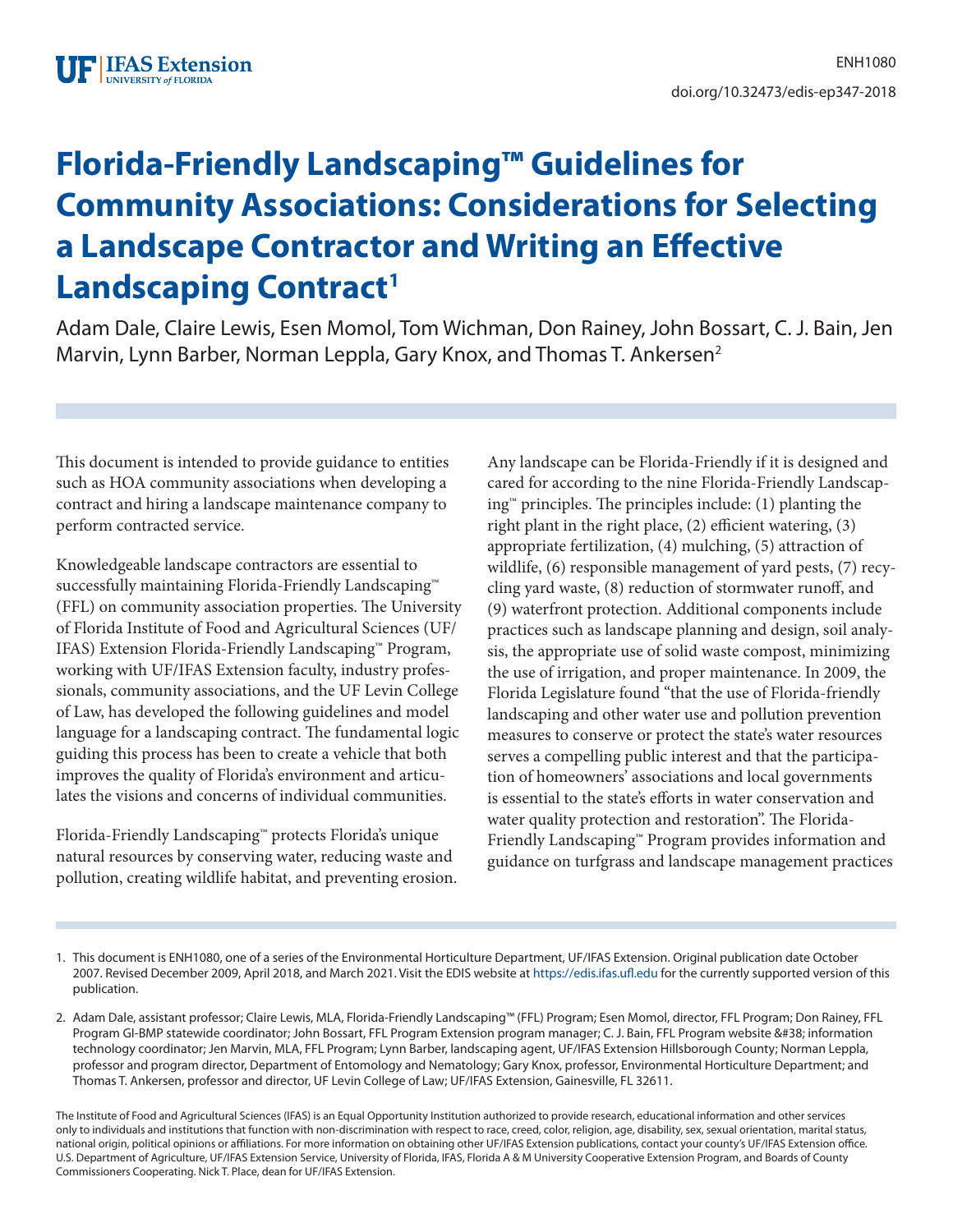to minimize nonpoint source pollution to conserve and protect Florida's water resources.

Follow the link below to download a model Florida-Friendly Landscaping™ Management Contract that can be modified to reflect site-specific conditions and negotiated terms. [https://ffl.ifas.ufl.edu/media/fflifasufledu/docs/Flor](https://ffl.ifas.ufl.edu/media/fflifasufledu/docs/Florida_Friendly_Landscaping_Maintenance_Contract_2018.doc)[ida\\_Friendly\\_Landscaping\\_Maintenance\\_Contract\\_2018.](https://ffl.ifas.ufl.edu/media/fflifasufledu/docs/Florida_Friendly_Landscaping_Maintenance_Contract_2018.doc) [docx](https://ffl.ifas.ufl.edu/media/fflifasufledu/docs/Florida_Friendly_Landscaping_Maintenance_Contract_2018.doc).

For additional guidance, please contact your county UF/ IFAS Extension office.

# **Benefits of the Contracted Service**

Landscape maintenance is often a major expense for communities because the appearance of yards and common areas is aesthetically important to the residents, can enhance the community's reputation for being well-maintained, and protects property values. Healthier, longer-living plants provide valuable services like air and water filtration, carbon sequestration, temperature reduction, and aesthetic enhancement. By carefully contracting these services, property owners can save money, improve the community's appearance, and extend the life of landscape plants. The benefits of contracting landscape maintenance services include the following:

- A properly trained and licensed landscape maintenance contractor has specialized expertise in managing landscapes for plant health and longevity. The contractor can remedy landscape problems and outline a detailed landscape maintenance program.
- Landscape maintenance professionals should have expertise in horticulture, including evaluation and treatment of plant problems (insects, diseases, weeds, nutritional imbalances); proper chemical usage; mowing, pruning and edging methods; and other landscape maintenance practices. Sometimes, a contractor will have specially trained staff members, such as a certified arborist or licensed pest control operator, who can be even more effective, but also more expensive. However, the additional cost for this level of contracted maintenance can be less expensive than replacing plants damaged by diseases, insects, or improper maintenance. Additionally, a certified arborist Can provide tree risk assessments to identify potential liability concerns to the community.
- Hiring a contractor versus in-house landscape maintenance may eliminate capital outlay for equipment and associated maintenance. Well-maintained mowers, edging equipment, spreaders, sprayers, and specialized

hand tools are needed to properly maintain trees, planted beds, and turf. A contractor is experienced in using and servicing landscape maintenance equipment.

# **Environmental Concerns**

Residential development and urbanization are the most rapid forms of land use change in Florida. With this change, constraints on natural resources (e.g., water availability), wildlife conservation, and the preservation of native vegetation in these habitats are becoming more important [\(http://1000friendsofflorida.org/florida2070/wp-content/](http://1000friendsofflorida.org/florida2070/wp-content/uploads/2017/08/FOF-1080-Newsletter-Spring-2017-v12-web.pdf) [uploads/2017/08/FOF-1080-Newsletter-Spring-2017-v12](http://1000friendsofflorida.org/florida2070/wp-content/uploads/2017/08/FOF-1080-Newsletter-Spring-2017-v12-web.pdf) [web.pdf\)](http://1000friendsofflorida.org/florida2070/wp-content/uploads/2017/08/FOF-1080-Newsletter-Spring-2017-v12-web.pdf). Protecting the environment in Florida communities has become a major issue because of concerns about human and environmental health.

If applied incorrectly, surface and groundwater can be polluted by run-off and leaching of nitrate and phosphorus fertilizers [\(https://edis.ifas.ufl.edu/ep236\)](https://edis.ifas.ufl.edu/ep236). Heavy summer rains commonplace in Florida can exacerbate this risk. The best way to reduce this source of pollution is to apply fertilizers correctly and when necessary ([https://edis.ifas.ufl.edu/](https://edis.ifas.ufl.edu/lh014) [lh014\)](https://edis.ifas.ufl.edu/lh014). Over-fertilization with nitrogen has also been associated with increased insect and disease problems in the landscape. Thus, landscape contractor employees hired to apply fertilizer must be trained in Florida Green Industries Best Management Practices (GI-BMPs), have a GI-BMP certification, and hold a Limited Urban Commercial Fertilizer Applicator Certification License from the Florida Department of Agriculture and Consumer Services (see Helpful Resources). Companies hired to fertilize landscapes must comply with local and state ordinances that prohibit nitrogen fertilizer applications during particular months [\(https://ffl.ifas.ufl.edu/fertilizer](https://ffl.ifas.ufl.edu/fertilizer)), and ensure that fertilizer applications are in compliance with local regulations to avoid a citation, fine, or risk of environmental harm.

Integrated Pest Management (IPM) should be practiced so that the landscape is treated as an ecosystem and is more sustainably managed [\(https://edis.ifas.ufl.edu/](https://edis.ifas.ufl.edu/in109) [in109](https://edis.ifas.ufl.edu/in109)). Rather than routinely scheduling pesticide applications, IPM is based on systematically inspecting the landscape, identifying infestations, and controlling pests before they become damaging. It is important that turfgrass and other vegetation be inspected during each visit by the landscape contractor for indications of pest problems. Pesticides should only be used when necessary, and the decision to apply a pesticide must be supported by records of accurately identified pests, pest occurrence, and abundance. Pesticide applications should be targeted to the infested and/or damaged areas, not to the entire landscape.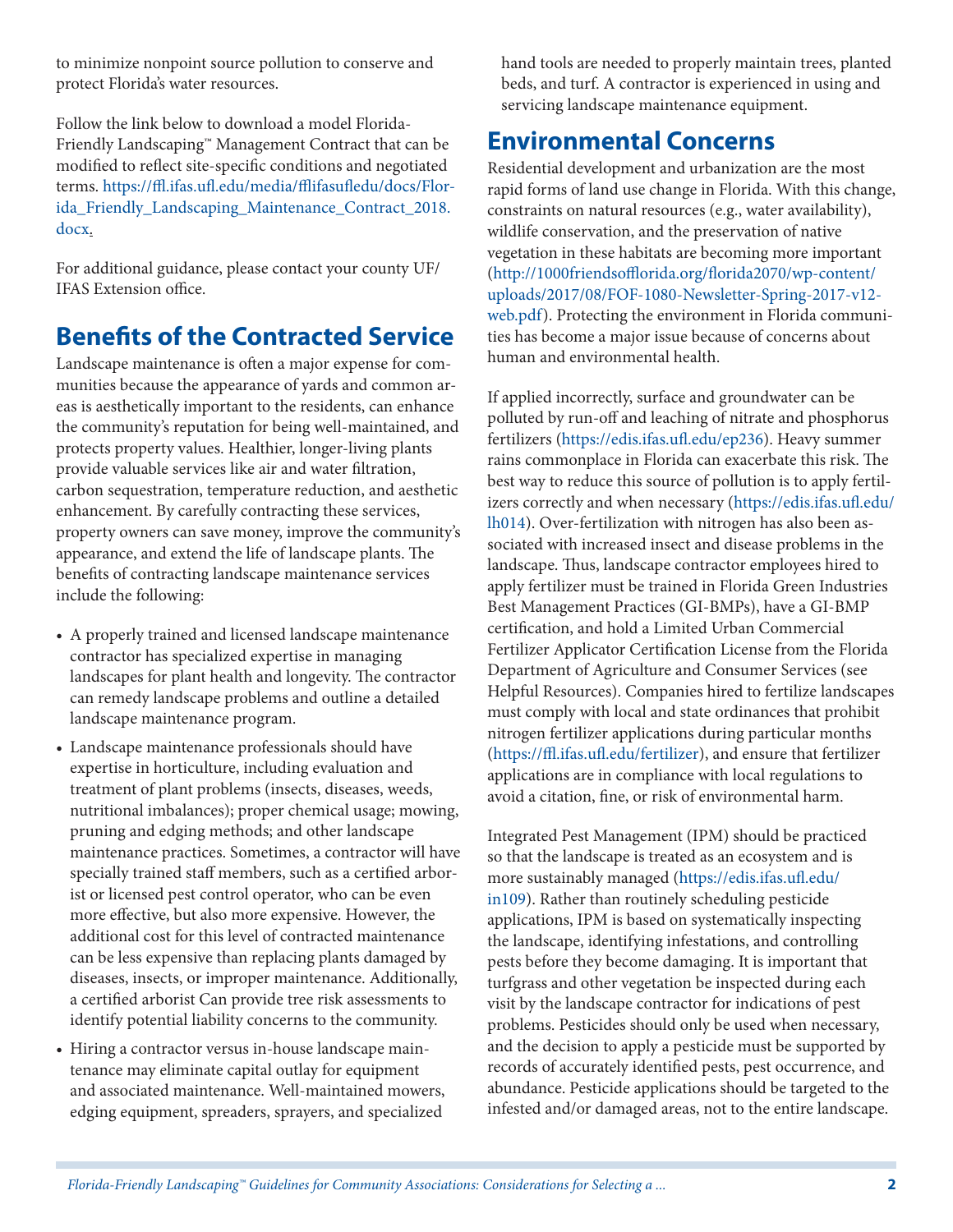Least-toxic products such as horticultural oils, insecticidal soaps or naturally-derived pesticides ([https://www.epa.gov/](https://www.epa.gov/pesticide-registration/reduced-risk-and-organophosphate-alternative-decisions-conventional) [pesticide-registration/reduced-risk-and-organophosphate](https://www.epa.gov/pesticide-registration/reduced-risk-and-organophosphate-alternative-decisions-conventional)[alternative-decisions-conventional](https://www.epa.gov/pesticide-registration/reduced-risk-and-organophosphate-alternative-decisions-conventional)) should be considered first before using more toxic chemicals. Treatments should be evaluated to determine their effectiveness before making an additional application.

The contractor is legally responsible for any environmental cleanup resulting from chemical or fuel spills that occur while conducting their work. Contract specifications should require the contractor to select a designated area for all equipment refueling and servicing and the mixing or handling of chemicals. Contractors are also required to clean their equipment, including sprayers, and properly dispose of the waste. It is critical that the contract indicate how fuels, oil, fertilizers, and all normal landscape chemicals are contained, if stored in the community.

# **Selecting a Landscape Maintenance Contractor**

#### 1.**Get several bids**

It is important to get at least three bids to compare prices, services offered, and terms of the contract. The lowest price is not necessarily the best deal. You want to pay for quality service that protects your investment and the environment. There are several ways to locate good landscape maintenance companies. For recommendations, contact the Florida Nursery, Growers and Landscape Association (<http://www.fngla.org/>), local landscape supply stores, or other community associations.

When evaluating a contractor for hire, an association representative should conduct a detailed, on-site inspection with each prospective contractor. This allows both the contractor and the representative to observe specific areas of concern in the existing landscape. The association representative should document items noted during this inspection.

#### 2. **Develop a checklist**

Before considering a landscape maintenance company's bid, conduct a credit check, obtain a rating from the Better Business Bureau, and contact local landscape supply stores to evaluate the company's payment history. Prepare a checklist for each bidding contractor to determine the most acceptable quote. Base the final decision on the results of the checklist.

#### 3. **Interview**

It is important to conduct a due diligence assessment interview with the owner or designed representative of a company prior to hiring them to determine their history, quality, and the diversity of services they provide (for example, how long they have been in business, what services they provide, the size of the company, number of employees, how many contracts they currently have, the ratio of supervisors to crew members and what other properties they currently maintain and request that they submit photographs of other properties they maintain). Inquire if a representative from the landscape company will attend Board meetings and provide updates to Board and community members in attendance.

It is also important to determine if the company has adopted Green Industry Best Management Practices (GI-BMP) and if the employees are certified to implement those practices. Companies that interact with UF/IFAS Extension and participate in green industry events are indicative of more progressive and modern industry practices.

#### 4. **Check references**

References should be asked to rate the overall performance of the landscape contractor, specific areas of performance (bed maintenance, turf management, and woody plant pruning), and adherence to schedules. Other questions to ask include the length of time the contract has been active, historical data related to any price increases, and response time if there were complaints. Florida Department of Agriculture and Consumer Services license complaint lookup [https://csapp.800helpfla.com/cspublicapp/business](https://csapp.800helpfla.com/cspublicapp/businesssearch/businesssearch.aspx)[search/businesssearch.aspx.](https://csapp.800helpfla.com/cspublicapp/businesssearch/businesssearch.aspx)

#### 5. **Verify that the business is licensed and insured**

Verify the contractor has general liability insurance, broad form contractual liability insurance, automobile liability insurance, and workers' compensation insurance to meet all state and local license and insurance requirements for the contract work.

Florida law requires licenses for specific services, such as applying fertilizers or pesticides. Check with the company to be sure that the pesticide or fertilizer applicators will be properly licensed. Below is a list of licenses to be aware of while choosing a lawn service:

• Fertilization: Limited Urban Commercial Fertilizer Applicator Certification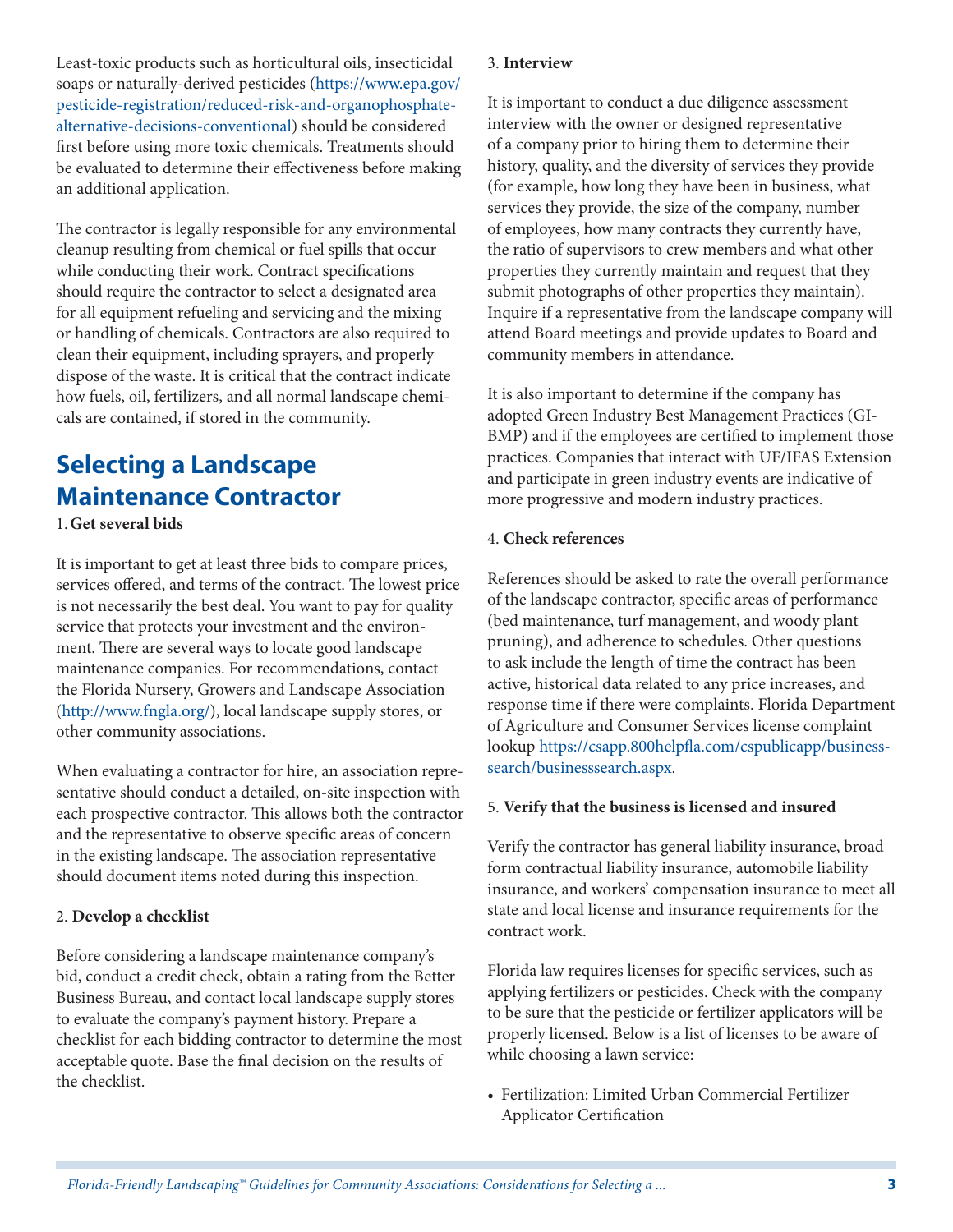- Pesticide application in **shrub** or **flower** beds: Commercial Landscape Maintenance Applicator Certification
- Weed and Pest control in **turf** and **shrubs**: Pest Control Operator Certification
- **Tree** pruning or removal: International Society of Arboriculture Certified Arborist (not required by law, but provides assurance that the job will be done correctly and safely)

#### 6. **Ask if the company belongs to any professional association**

Associations, such as the Florida Nursery, Growers and Landscape Association (FNGLA), the Florida Irrigation Society (FIS), or the International Society for Arboriculture (ISA), have records indicating membership and their certifications.

Companies with professional certifications typically have a higher technical skill level and remain current on laws, regulations, environmental concerns, and technical advancements. Other trade associations, such as the Florida Turfgrass Association (FTGA), the Florida Pest Management Association (FPMA), or the Tree Care Industry Association (TCIA), are also good resources for leads on qualified companies.

#### 7. **Have a legal review**

Before accepting a contract, the association's attorney should review its legal structure and wording, because requirements such as cancellation and termination laws, contract term, severability, and other matters differ from state to state.

# **Contractor Direction, Reporting, and Evaluation**

Effective and active communication between the community, residents, and landscape maintenance professionals is critical for effective integrated pest management and plant health care. The community association shall state in the contract that one person will be designated to maintain active communication with the landscape contractor. This establishes a communication link, as problems arise during the contract term.

The contract language should describe a structure and timeframe for providing regular reports to the community association. The content of the contractor's written report should include an update of maintenance activities accomplished since the last report; planned activities for the

immediate future; a description of deviations from the specifications and schedules; unusual circumstances or problems encountered; and recommendations for improvements in the specifications, schedules, or maintenance of the landscape.

Language in the contract that addresses termination for failure of the landscape contractor due to unsatisfactory performance should be written or at least reviewed by the community association's attorney. The contract shall also state the amount of time allowed for the contractor to remedy serious performance deficiencies.

# **Model Florida-Friendly Landscaping™ Management Contract Specifications (Model Language)**

The following section is from the Model Florida-Friendly Landscaping™ Management Contract [\(https://ffl.ifas.ufl.](https://ffl.ifas.ufl.edu/media/fflifasufledu/docs/Florida_Friendly_Landscaping_Maintenance_Contract_2018.pdf) [edu/media/fflifasufledu/docs/Florida\\_Friendly\\_Landscap](https://ffl.ifas.ufl.edu/media/fflifasufledu/docs/Florida_Friendly_Landscaping_Maintenance_Contract_2018.pdf)[ing\\_Maintenance\\_Contract\\_2018.pdf](https://ffl.ifas.ufl.edu/media/fflifasufledu/docs/Florida_Friendly_Landscaping_Maintenance_Contract_2018.pdf)), Appendix B— Regularly Scheduled Work.

This contract is intended to be a model landscapemaintenance contract for use by homeowners' associations and landscape contractors who intend to employ Florida-Friendly Landscaping™ Best Management Practices.

**This model contract does not convey legal advice, does not purport to include all of the provisions that may be required to create a binding agreement to the satisfaction of the parties in any given circumstance, and does not create an attorney-client relationship between the user and the University of Florida**. This model contract is based upon the laws of Florida and the United States at the time it was posted. These laws may change from time to time. In addition, local government law may apply. Users of this model contract should seek advice from an attorney before using this contract.

This model contract can be modified by anyone who uses it to reflect site-specific conditions and negotiated terms. Many environmental and societal factors can affect the survival of landscape plants installed at any given time and place. **Implementation of BMPs described in this contract do not create any site-specific assurance that landscape plants will perform to the satisfaction of the parties.** Before installing a Florida-Friendly landscape, the parties may wish to consult with a professional.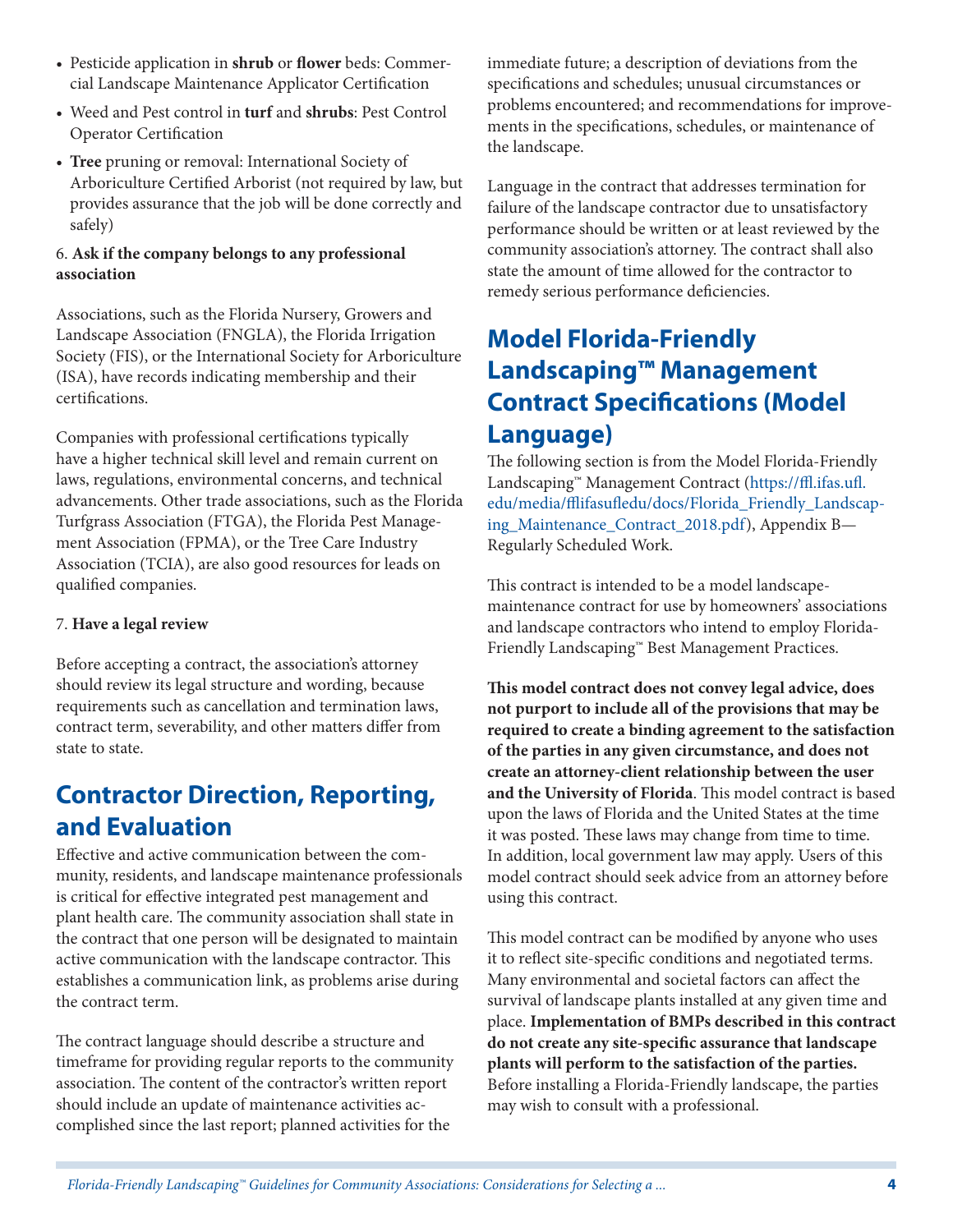### **Regularly Scheduled Work Mowing, Edging, and Trimming**

A. Contractor shall maintain lawns based on the maintenance requirements of the specific turfgrass species.

B. Contractor shall mow in a manner consistent with landscape maintenance industry standards that ensures smooth surface appearance without scalping or leaving any uncut grass.

C. Contractor shall not cut more than one-third (1/3) of the leaf blade length per mowing event. Measure mower heights with mowers on a flat, paved surface. Mower blades must be kept sharp to provide a high-quality cut and reduce negative effects on turfgrass health. Contractor shall mow in a different direction each time the grass is cut.

D. Contractor shall complete all edging at the time of mowing.

E. Contractor shall maintain grass at the recommended height (Appendix D).

F. Contractor shall report any detection of turfgrass heat stress, pests, or irrigation malfunctions.

G. Contractor shall leave no readily visible clumps of clippings on the grass surface after mowing. Contractor shall disperse large clumps of clippings into the turf.

H. Prior to mowing on individual properties, Contractor shall pick up and dispose of paper and other debris from the grass and around storm drains.

I. Using string trimmers or blade edgers, as appropriate, Contractor shall edge tree rings, plant beds, buildings, sidewalks, fences, driveways, parking areas, and other hard surfaces bordered by grass. Contractor shall use string trimmers to trim turfgrass adjacent to any water bodies and around in-ground irrigation control boxes to maintain visibility and access. Contractor shall avoid damaging plants with string trimmers.

J. Contractor shall remove grass clippings and debris on the same day that mowing and trimming is done. Contractor shall remove all grass clippings and debris from sidewalks, streets, drives, gutters, and curbs or surfaces, including those near a stormwater inlet or catch basin. The Contractor shall not allow grass clippings or debris to enter into any inlet, catch basin, or body of water. Contractor shall deposit grass clippings into the planted landscape.

K. During extended rainy or dry periods, Contractor shall mow as conditions dictate. If weather conditions prevent mowing or edging on the scheduled day, then Contractor shall perform the mowing and edging the following day. If the wet or dry weather persists, Contractor shall coordinate with Owner to set up an alternate schedule. Contractor shall not mow wet or severely drought-stressed turf.

### **Mulching**

A. Contractor shall maintain mulch at a depth of at least two inches after settling. When additional mulch is necessary, Contractor should present a separate bid for approval.

B. The use of mulches made from sustainable materials, such as recycled hardwood mulch, Melaleuca trees, Eucalyptus, pine needles, and pine bark, is recommended. Contractor shall not use Grade B cypress mulches made from whole-tree wood.

C. Contractor shall apply mulch to bedded areas and around trees and palms. Contractor shall leave a 2-inch space between the trunks of plants and the mulch. Contractors shall mulch within at least a 12- to 18-inch radius from the trunk for any size of tree.

D. Contractor shall apply new mulch in a level profile consistent with pre-existing grades so that the final uniform mulch depth comprised of both existing and new layers will be a minimum of 2 inches, but will not exceed 3 inches. Keep mulch about 12 to 18 inches from the trunk for any size of tree. A thin (1 inch) layer of mulch can be placed over the root ball for aesthetic reasons. Contractor shall not apply new mulch material against trunks or plant stems but will taper down to the soil at those locations. In all locations where the existing mulch bed is in contact with a paved surface (i.e., sidewalks, roadway edges, or curbing and driveways), Contractor shall lightly trench the mulch-hard surface bed line to better contain the existing and applied mulch.

E. Contractor shall rake or sweep mulch off paved areas and turfgrass into beds as the mulch application progresses. Contractor shall rake smooth any mounded areas so that depth does not exceed 3 inches.

F. If mulch is installed improperly, Contractor shall correct any problems at no additional charge to Owner.

### **Pruning**

A. When pruning, Contractor shall use current techniques and standards approved by UF/IFAS and the International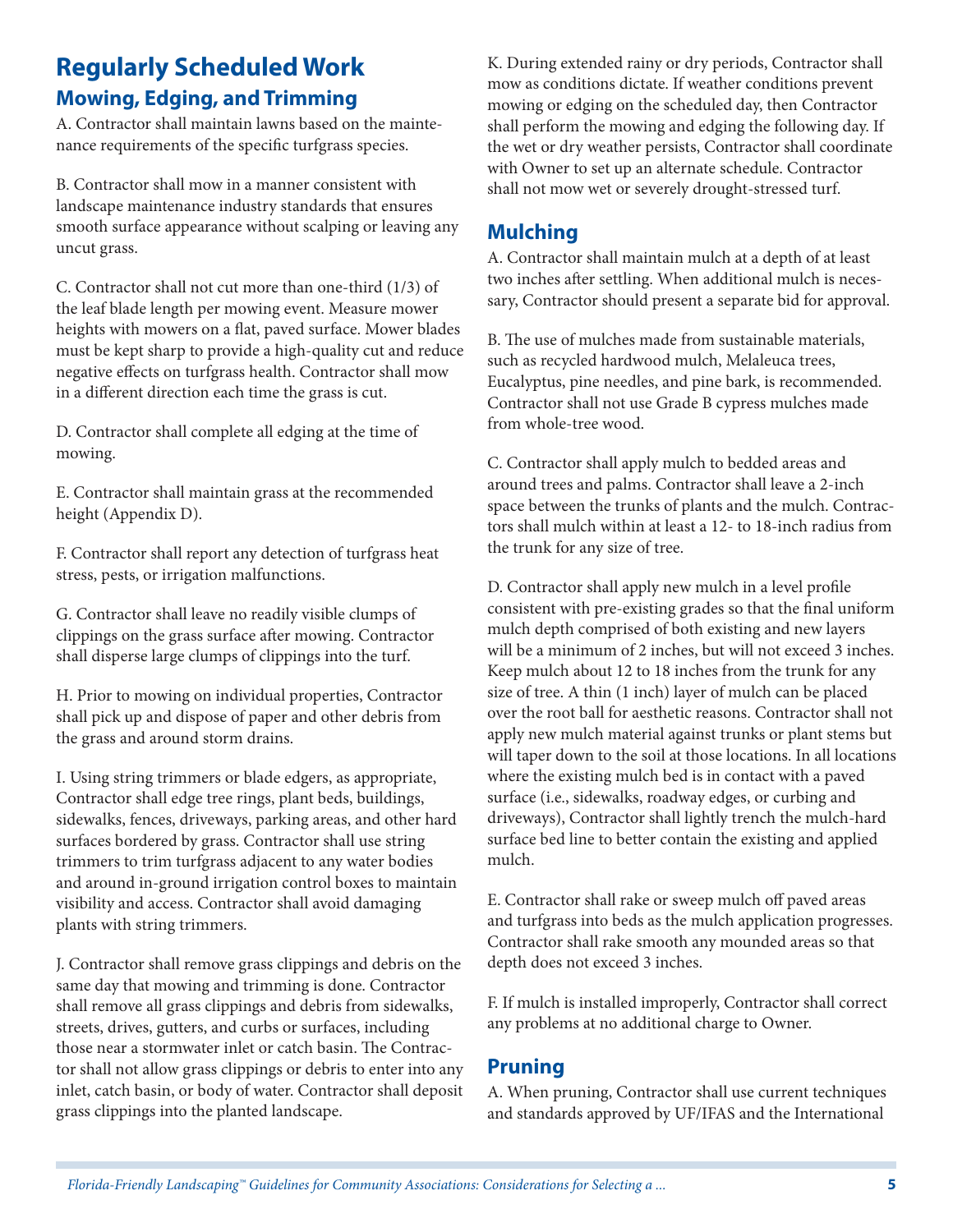Society of Arboriculture. Contractor shall prune selectively to improve structure and health and to enhance fruiting, flowering, or appearance.

B. When performing corrective pruning, Contractor shall maintain the structural integrity, natural shape, and characteristics of the species.

C. Contractor shall disinfect pruning tools prior to and after each property and plant to prevent disease transmission.

#### **SHRUBS**

(a) Contractor shall lightly prune shrubs based on the need of each species. Certain flowering shrubs have specific times when they should or should not be pruned. Generally, Contractor shall prune shrubs with hand pruners as needed to provide shape, fullness, and flowering. Contractor shall not prune spring-flowering shrubs until after the bloom period.

(b) Contractor shall maintain shrubs to avoid contact with structures and provide clearance of 12 - 18 inches.

(c) Contractor may prune formal hedges with power shears. Contractor shall ensure that the top of the hedge is maintained at a width narrower than the bottom to allow sunlight to reach lower foliage.

(d) Contractor shall remove dead or broken branches when noted. Selective removal of small sections of branches as a form of insect pest control is also acceptable, providing the natural shape of the shrub is maintained. Contractor shall not prune during or immediately after growth flushes.

#### **TREES**

(a) Contractor shall insure that the central leader (trunk) of all trees is maintained (no topping/heading, hat-racking, or shearing). Contractor shall remove interfering or crossed limbs. Contractor shall remove all branches using "collar cuts." Contractor shall follow UF/IFAS pruning recommendations, which are set forth at the following website: [http://](http://gardeningsolutions.ifas.ufl.edu/care/pruning/pruning-and-maintaining-trees.html) [gardeningsolutions.ifas.ufl.edu/care/pruning/pruning-and](http://gardeningsolutions.ifas.ufl.edu/care/pruning/pruning-and-maintaining-trees.html)[maintaining-trees.html.](http://gardeningsolutions.ifas.ufl.edu/care/pruning/pruning-and-maintaining-trees.html)

(b) Contractor shall remove sucker growth at the base of trees with pruners and shall not use herbicides for that purpose.

(c) Contractor shall preform aesthetic pruning by removing dead and broken branches as often as necessary so that trees appear neat and remain safe at all times.

(d) Contractor shall maintain branches and limbs a minimum of two feet away from all buildings, especially roofs. Contractor shall maintain trees near sidewalks and parking lots to provide clearance for pedestrians and vehicles. Contractor shall follow FDOT recommendations set forth at the following website: [https://www.fdot.gov/](https://www.fdot.gov/docs/default-source/content-docs/maintenance/rdw/Guide_LandscapeandTreeMaintenance.pdf) [docs/default-source/content-docs/maintenance/rdw/](https://www.fdot.gov/docs/default-source/content-docs/maintenance/rdw/Guide_LandscapeandTreeMaintenance.pdf) [Guide\\_LandscapeandTreeMaintenance.pdf](https://www.fdot.gov/docs/default-source/content-docs/maintenance/rdw/Guide_LandscapeandTreeMaintenance.pdf).

(e) Contractor shall monitor trees that are staked. Contractor shall loosen or remove support, when appropriate, to prevent girdling of the trunk.

(f) Contractor shall inform Owner or Association of trees that are diseased or dying that should be considered for removal.

### **PALMS**

(a) Contractor shall prune palms as per current UF/IFAS recommendations [\(https://edis.ifas.ufl.edu/ep443\)](https://edis.ifas.ufl.edu/ep443).

(b) Contractor shall not remove green leaves and shall prune only dead or browning leaves. Contractor shall remove all palm flower and fruit clusters by handsaw without damaging live tissue to prevent seedlings.

(c) Contractor shall make reasonable efforts to avoid removing leaves that are growing horizontally or upward (i.e., retain all leaves within a "9–3" frame). Contractor shall cut leaves close to the petiole base but shall not damage living trunk tissue.

(d) Contractor shall assess discoloration of lower palm leaves for nutritional deficiencies.

(e) Contractor shall not throw palm leaves or any other pruned material into any lake or other water body.

#### **GROUNDCOVERS**

(a) Groundcovers require minimal pruning. Contractor shall confine and maintain groundcovers within plant beds. Contractor shall not allow groundcover to grow over paved areas.

(b) After all pruning operations, Contractor shall make all reasonable efforts to remove all cuttings and debris relative to groundcover type and ensure an aesthetically clean appearance.

### **Fertilization**

A. Contractor shall follow current UF/IFAS guidelines for turfgrass fertilization [\(https://edis.ifas.ufl.edu/lh014\)](https://edis.ifas.ufl.edu/lh014).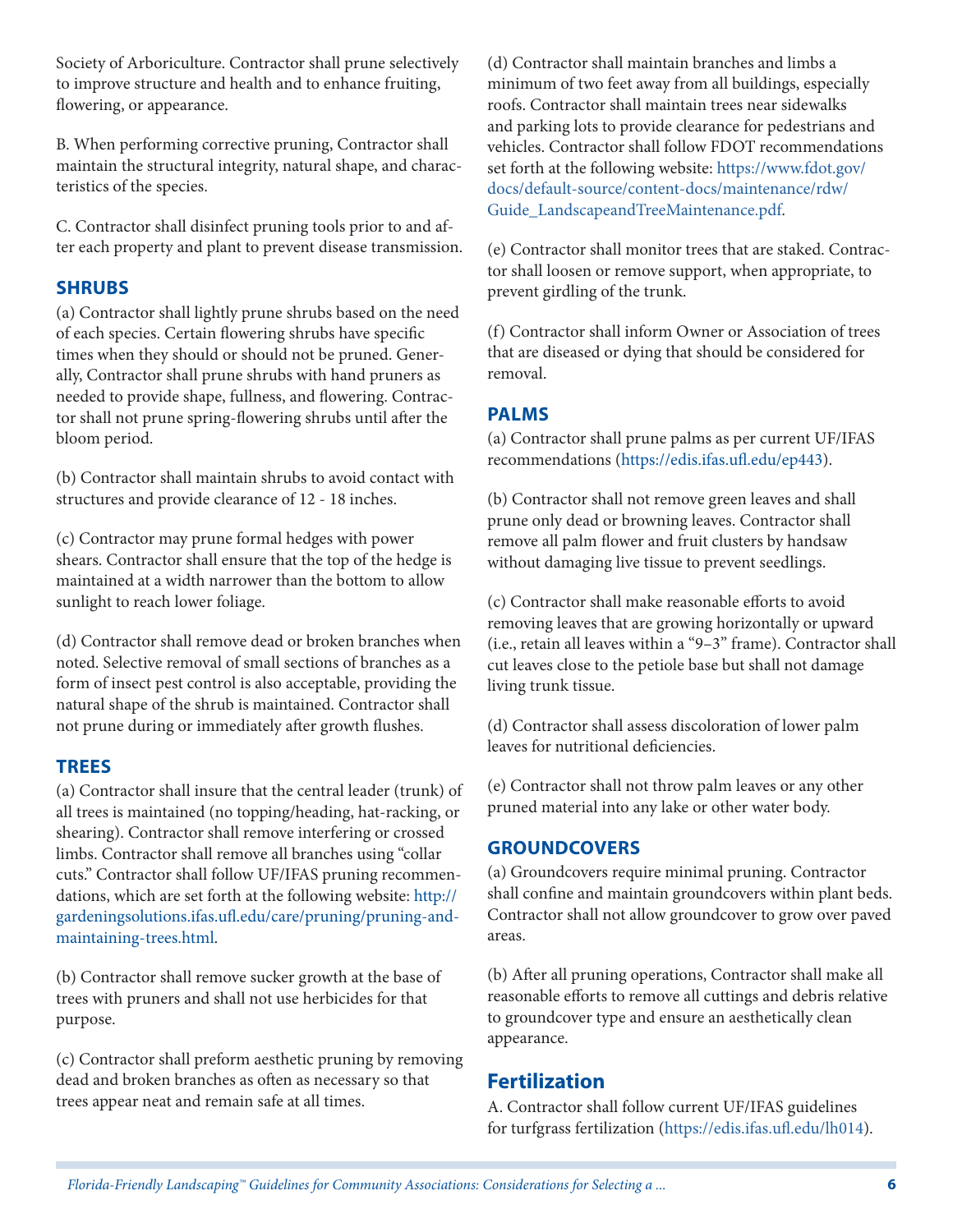Contractor shall ensure that all of Contractor's employees who specify, handle, or apply fertilizer have a valid Florida Department of Agriculture and Consumer Services Limited Urban Commercial Fertilizer Applicator Certification (FDACS LUFAC). Contractor shall ensure that fertilization scheduling does not exceed the fertilizer label rate prescribed and complies with state and local ordinances. It is important to note that local fertilizer regulations may prohibit the use of nitrogen fertilizers during the summer months. Be aware of local ordinances to avoid fines or citations ([https://ffl.ifas.ufl.edu/fertilizer\)](https://ffl.ifas.ufl.edu/fertilizer).

B. Contractor shall notify Owner of any plant or turfgrass nutrient deficiency symptoms and what measures are recommended for correction.

C. Contractor shall take into account the nutrients in reclaimed water when calculating the fertilizer application rate.

D. Contractor shall treat deficiencies of specific nutrients with applications of the lacking nutrient in accordance with UF/IFAS recommendations until deficiencies are corrected. The fertilizer application rate and number of applications depends on the type of plant material. Contractor shall apply the minimal amount of fertilizer needed.

E. Contractor shall adjust fertilizer rates according to health, maturity, and desired growth patterns.

F. During the establishment phase for shrubs, trees, and groundcovers, Contractor shall fertilize landscape plants with a slow-release fertilizer as per UF/IFAS recommendations.

#### **APPLICATION**

(a) Contractor shall use deflector shields on all application equipment to minimize inadvertent applications of fertilizer to non-plant areas. Contractor shall clean up any fertilizer deposited on paved or impervious surfaces.

(b) Contractor shall use and enforce the "Ring of Responsibility" (discussed in Appendix A) around or along the shoreline of canals, lakes, ponds, or waterways to reduce risk of fertilizers and other lawn chemicals coming into direct contact with surface waters.

(c) Contractor shall apply fertilizer only when plants are actively growing.

(d) Contractor shall clean up spilled fertilizer materials immediately as per UF/IFAS recommendations. Contractor may apply collected material as a fertilizer.

(e) Contractor shall store nitrate-based fertilizers separately from solvents, fuels, and pesticides, because nitrate fertilizers are oxidants and can accelerate a fire. Owner shall work with Contractor to secure fertilizers and other chemicals stored at the Worksite.

(f) After fertilizing, Contractor shall irrigate with at least a 1/4 inch of water following fertilization to avoid the loss of nitrogen and increase uptake efficiency. If water restrictions apply, Contractor may irrigate as permitted but no more than 1/2 inch following fertilization.

#### **TURF FERTILIZATION**

(a) Contractor shall use only fertilizers for urban turf that are formulated and have application instructions in accordance with requirements and directions provided by Rule 5E-1.003, Florida Administrative Code, Labeling Requirements for Urban Turf Fertilizers.

(b) Contractor shall not exceed the annual nitrogen recommendations in the Fertilizer Guidelines for Established Turfgrass Lawns in the climatic regions of Florida as provided on the label.

(c) Contractor shall obtain a soil analysis before planting. Soil samples shall be analyzed for pH, lime requirement, and available plant nutrients (P, K, Ca, and Mg). A soil pH test will indicate whether pH adjustment is necessary. For more information on soil sampling and testing, go to [\(http://soilslab.ifas.ufl.edu/ESTL%20Home.asp](http://soilslab.ifas.ufl.edu/ESTL%20Home.asp)).

(d) Contractor shall adjust fertilizer rates to achieve healthy, mature, desirable growth.

(e) Contractor shall follow UF/IFAS evidence-based recommendations for turfgrass fertilization practices based on turfgrass species, soil properties, time of year, and other factors [\(https://edis.ifas.ufl.edu/pdffiles/LH/LH01400.pdf](https://edis.ifas.ufl.edu/pdffiles/LH/LH01400.pdf), [https://edis.ifas.ufl.edu/topic\\_lawn\\_fertilization\)](https://edis.ifas.ufl.edu/topic_lawn_fertilization).

#### **PLANT BEDS, TREES, SHRUBS, PALMS, FLOWERS, GROUND COVERS**

(a) If landscape plants exhibit nutrient deficiency symptoms, they may not be suited to the planting site due to soil pH, drainage, salinity, limited soil volume, water quality, or mineral content of the soil. Contractor shall discuss with Owner replacing such plants with others better-adapted to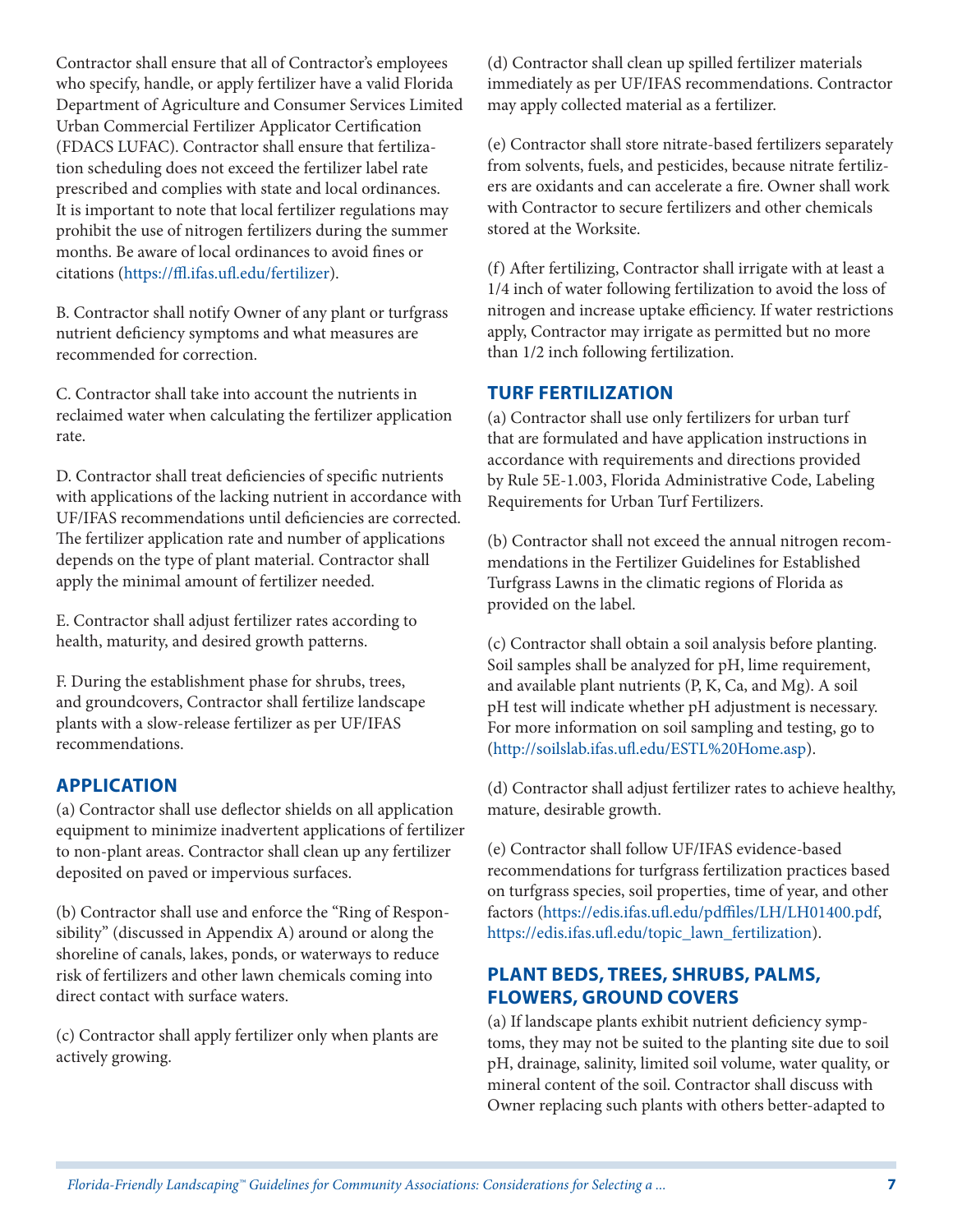the site's conditions. Contractor shall follow current UF/ IFAS fertilization recommendations for landscape plants.

(b) Contractor shall broadcast fertilizer uniformly over the desired areas of the landscape. Contractor shall consider root location, fertilization objectives, and plant species when applying fertilizer. In areas where tree or shrub fertilization zones overlap with lawn fertilization zones, Contractor shall fertilize one or the other of the plant types, but not both.

(c) Contractor shall start with the lowest recommended rate and slowly increase the amount up to the maximum recommendation as evidenced by the plant's response.

#### **PALM FERTILIZATION**

(a) Palms have different nutritional requirements from other landscape plants. They suffer quickly and conspicuously from inadequate mineral nutrition, whether due to insufficient or incorrect fertilization. Contractor shall follow current UF/IFAS fertilization recommendations for palms and palm deficiencies, see [https://edis.ifas.ufl.edu/](https://edis.ifas.ufl.edu/topic_palm_nutrition) [topic\\_palm\\_nutrition](https://edis.ifas.ufl.edu/topic_palm_nutrition).

(b) Contractor shall fertilize palms with a granular slowrelease fertilizer three to four times per year. An acceptable formulation is 8-0-12-4 (N, P, K, Mg plus micro-elements). Mature palms require five pounds of 8-0-12-4 fertilizer per application. For palms under ten feet tall, two pounds of 8-0-12-4 per application will be adequate.

### **Management of Pests in the Landscape**

A. Contractor shall use pesticide applications in accordance with the rules and regulations governing use of pesticides in Florida. Contractor shall follow all provisions of Florida Statute 482. Contractor shall use Integrated Pest Management (I.P.M.) principles and methods ([https://edis.ifas.ufl.](https://edis.ifas.ufl.edu/in109) [edu/in109\)](https://edis.ifas.ufl.edu/in109). Contractor shall intervene with chemical pest control only when the pest is causing or is expected to cause more damage than can be reasonably and economically tolerated. Contractor shall implement a control strategy that reduces the pest numbers to an acceptable level while minimizing risks to non-targeted organisms.

B. The Contractor shall post appropriate application signs following each treatment in line with Florida Department of Agriculture and Consumer Service regulations. Per Florida statutes, Contractor shall arrange for pesticidesensitive persons living in the Community to be notified before treatment.

C. Contractor shall keep records of pest problems identified, location, and control treatment applied. Contractor shall record (in the records) whether the control measures reduced or prevented pest damage, were economical, and minimized risks. Contractor shall provide a copy of the records to Owner. Contractor shall refer to past corrective actions when making similar decisions in the future. Contractor shall dispose of used containers in compliance with label directions to prevent water contamination.

D. Contractor shall follow current UF/IFAS pest management recommendations for implementing an IPM program as per IFAS Publication ENY-298, *Landscape Integrated Pest Management*, at<https://edis.ifas.ufl.edu/in109>. Contractor shall also utilize available pest-specific information available through UF/IFAS Extension.

#### **WEED MANAGEMENT**

(a) Contractor shall use IPM methods to reduce weeds in turf area. This includes accurate weed identification, monitoring for weed emergence, and implementing timely control measures (<https://edis.ifas.ufl.edu/ep141>).

(b) Primary weed control depends on proper cultural practices, chiefly mowing turfgrass at the UF/IFAS recommended height and maintaining adequate mulch in plant beds. Weed control in landscape beds can be difficult due to the variety of plant material that may be vulnerable to herbicides. Thus, preventive weed control is important and typically the most effective weed control approach. Weed infestations will probably have to be removed by hand, as there are a limited number of herbicides available that can be safely applied over the top of and around most landscape plants; see [\(https://edis.ifas.ufl.edu/ep523](https://edis.ifas.ufl.edu/ep523)).

(c) If significant and continuing competition between weeds and desired landscape plants occur, Contractor shall notify Owner and request authorization for use of a preemergent herbicide. After Owner authorizes use of the herbicide, Contractor shall apply the herbicide per the label and in accordance with local and state ordinances.

(d) If it is not economical or practical to reduce weeds after they have emerged and established in lawns or ornamental plant beds, postemergent herbicides may be required. Contractor shall notify Owner and request authorization for use of a postemergent herbicide; see [https://edis.ifas.ufl.](https://edis.ifas.ufl.edu/wg059) [edu/wg059.](https://edis.ifas.ufl.edu/wg059)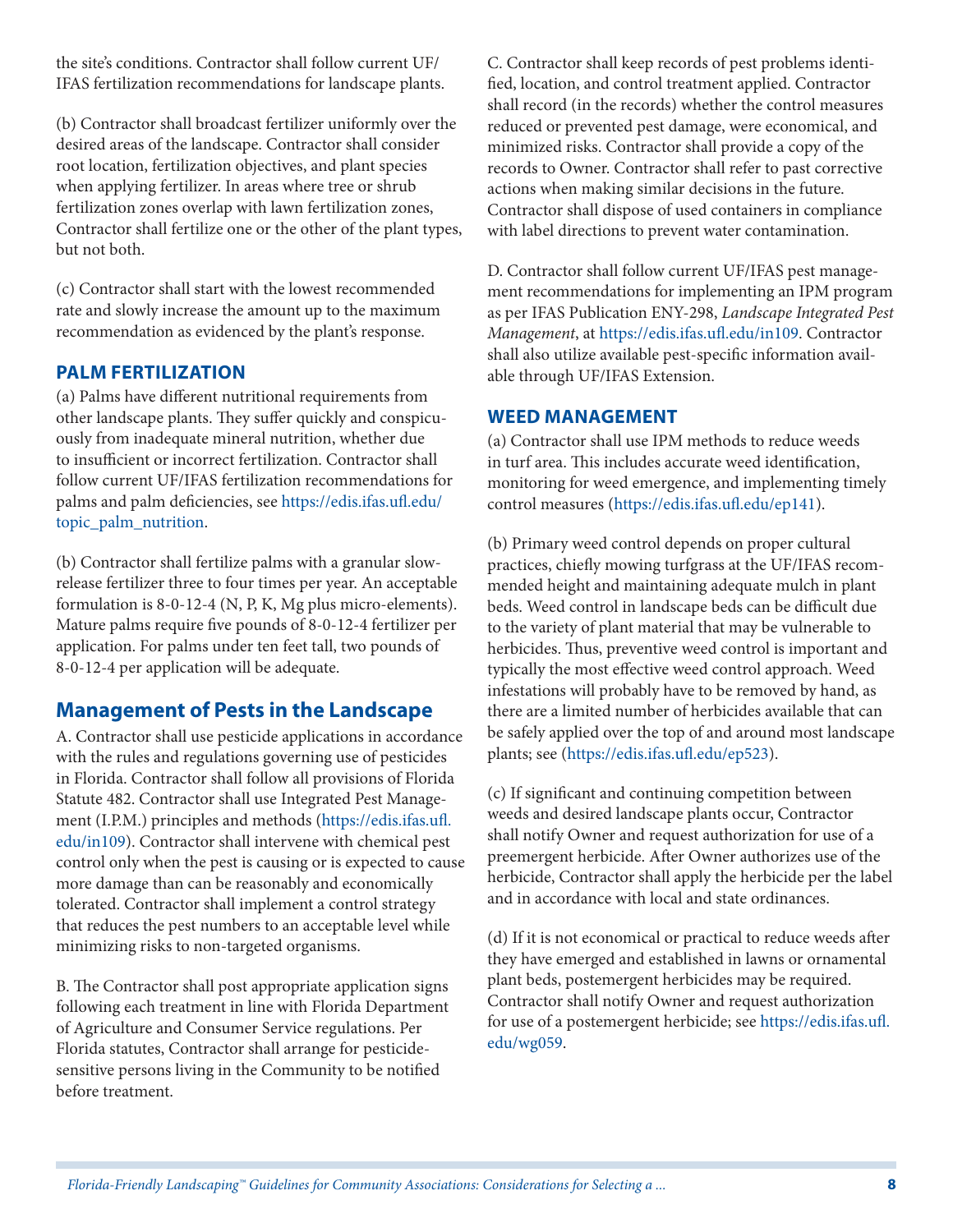#### **INSECTS**

(a) Effective insect pest control is best achieved in landscapes by implementing preventive cultural practices to promote healthy plants, reduce conditions favorable for pests, and conserve natural biological control organisms.

(b) Contractor shall use IPM practices to manage insects in the landscape, which include:

- Proper insect identification
- Active monitoring for insect activity and abundance
- Utilizing mechanical and cultural practices first, when available
- Preserving natural, biological control organisms
- Spot-treating pest-infested areas when possible, rather than making calendar-based cover spray applications to the landscape

(c) When possible, Contractor shall use selective, reducedrisk insecticides rather than broad-spectrum, non-selective products. This helps conserve natural predators and parasitoids in the landscape that are attacking plant pests.

(d) Contractor shall treat fire-ant mounds individually as they occur with bait formulas.

- Surround each mound with fresh bait without disturbing the mound itself.
- Contractor may use broadcast baiting and broadcast treatment in recreation and common areas only as needed.

(e) Insects, including southern chinch bug, fall armyworm, tropical sod webworm, hunting billbug, and mole crickets, can be monitored using UF/IFAS-recommended soapy water flushes and scouting for symptoms of plant damage. See<https://edis.ifas.ufl.edu/ig001>for turfgrass pest-specific recommendations.

(f) When available, contractor shall treat sap-feeding pests like southern chinch bug, mealybugs, and scale insects using systemic or translaminar products that get into plant material to be ingested by the pest insect.

(g) Contractor shall utilize current UF/IFAS management recommendations for specific landscape insect pests.

#### **PLANT DISEASES**

(a) Plant diseases often occur when excessive moisture is present for extended periods. Correct cultural practices are the key to control of plant diseases, especially with respect to proper irrigation.

(b) Contractor shall notify Owner of any fungal disease outbreaks that occur and shall reduce the frequency of irrigation if they do occur. If disease is significant and persistent, Contractor may apply an appropriate fungicide if Owner approves.

(c) Tree and palm diseases that are serious include; Ganoderma Butt Rot [\(https://edis.ifas.ufl.edu/pp100\)](https://edis.ifas.ufl.edu/pp100) Fusarium [\(https://edis.ifas.ufl.edu/pp278\)](https://edis.ifas.ufl.edu/pp278), Laurel Wilt [\(https://edis.](https://edis.ifas.ufl.edu/topic_rab-lw_disease) [ifas.ufl.edu/topic\\_rab-lw\\_disease\)](https://edis.ifas.ufl.edu/topic_rab-lw_disease), and Lethal Bronzing [\(https://edis.ifas.ufl.edu/pp163\)](https://edis.ifas.ufl.edu/pp163). Contractor shall seek and follow advice from the UF/IFAS Extension Service if those problems are discovered.

### **Irrigation System Management**

A. Contractor shall adjust irrigation frequency and timing to comply with all state and local regulatory requirements. Contractor shall calibrate the irrigation system so that all areas receive adequate coverage. Contractor shall use only certified irrigation technicians for irrigation work ([http://](http://www.leg.state.fl.us/statutes/index.cfm?App_mode=Display_Statute&URL=0300-0399/0373/Sections/0373.62.html) [www.leg.state.fl.us/statutes/index.cfm?App\\_mode=Display\\_](http://www.leg.state.fl.us/statutes/index.cfm?App_mode=Display_Statute&URL=0300-0399/0373/Sections/0373.62.html) [Statute&URL=0300-0399/0373/Sections/0373.62.html\)](http://www.leg.state.fl.us/statutes/index.cfm?App_mode=Display_Statute&URL=0300-0399/0373/Sections/0373.62.html)

B. In accordance with section 373.62(2), Florida Statutes, if Contractor installs or performs work on an automatic landscape irrigation system, Contractor shall test for the correct operation of each inhibiting or interrupting device or switch on the system. If such devices are not installed or are not functioning properly, Contractor shall install new devices or repair the existing ones and ensure that each is operating properly before completing other work on the system.

C. Contractor shall ensure that no more than 1/2 to 3/4 inch of water is applied during a single irrigation event. The exact amount of irrigation needed for each event depends on a plant's needs for growth, fruiting, and dormancy for that time of year, and soil characteristics, which can be determined based on UF/IFAS recommendations ([http://](http://gardeningsolutions.ifas.ufl.edu/care/irrigation/) [gardeningsolutions.ifas.ufl.edu/care/irrigation/\)](http://gardeningsolutions.ifas.ufl.edu/care/irrigation/).

D. Contractor shall provide a recommended seasonal operating schedule for each irrigation zone for both establishment and maintenance conditions, based on seasonal average precipitation rates.

E. Contractor shall adjust the irrigation schedule seasonally, based on weather conditions. The permanent or temporarily disconnection or closing of plant irrigation zones may be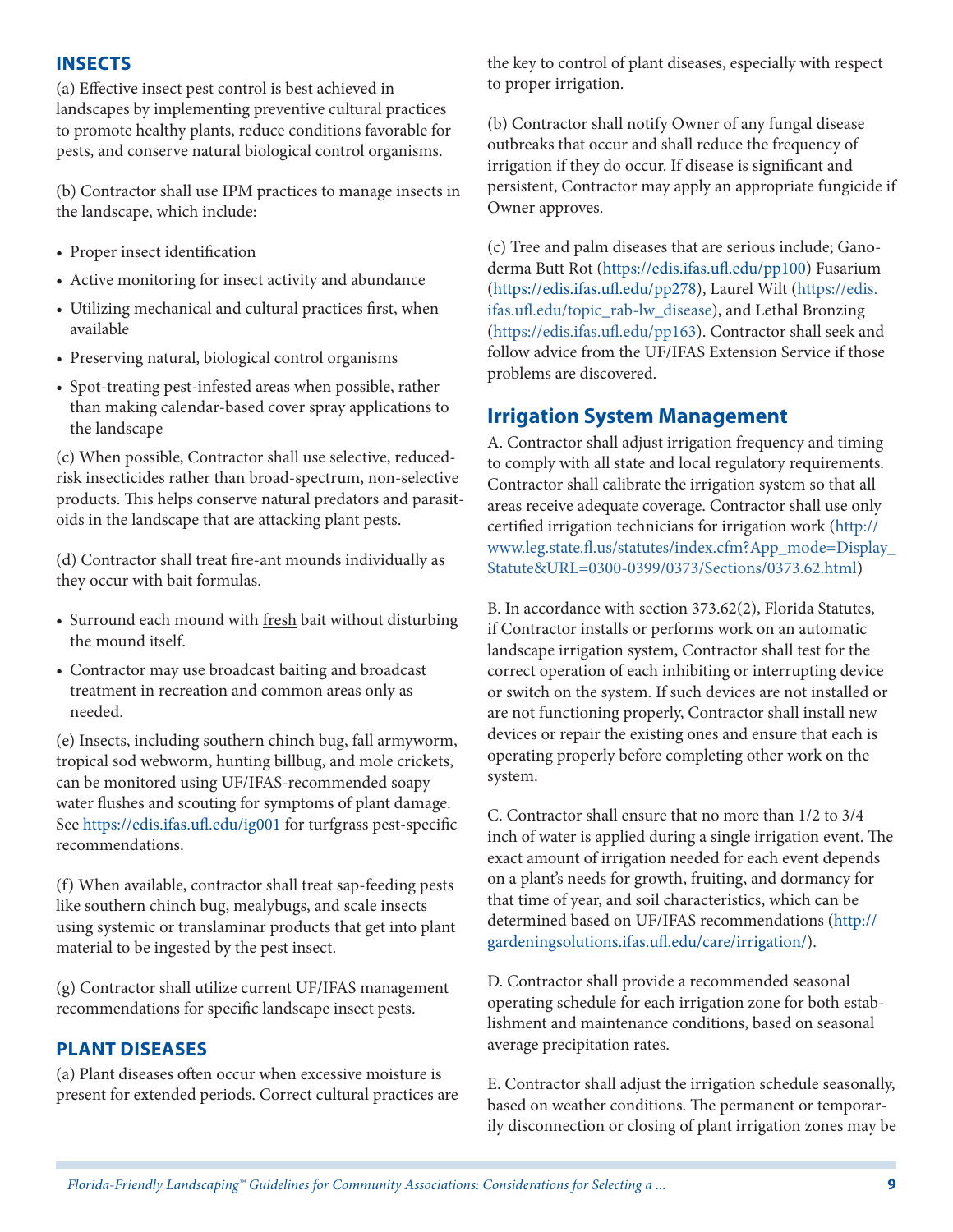permissible depending on plant establishment and drought resistance factors.

F. Microirrigation is recommended for tree and shrub beds until plants are established and then supplemental irrigation only during times of severe drought. Contractor shall separate those from lawn areas to allow for irrigation efficiency.

G. Contractor shall encourage the use of smart irrigation technology when planning for system expansion and upgrades.

H. Contractor shall ensure that irrigation takes place early in the morning, if possible.

I. Contractor shall provide detailed irrigation reports consisting of run times and volume being used.

J. Contractor shall instruct Owner regarding how to turn off the irrigation system in case of emergency.

### **IRRIGATION SYSTEM MAINTENANCE AND REPAIR**

Contractor shall perform the following preventive maintenance tasks and provide monthly invoices with a breakdown of services rendered:

(a) Inspect irrigation systems monthly to identify and correct problems, including checking timers, valves, and rain shut off devices; cleaning filters; cleaning and adjusting sprinkler heads; replacing missing or damaged heads and microirrigation emitters; repairing leaking or broken pipes and tubing; adding or relocating heads in water-deficient areas; repairing time clocks; replacing or rebuilding valves; locating and repairing cut wires; and conducting other routine irrigation maintenance;

(b) Report by zone and irrigation controller, all irrigation system deficiencies, and recommend water saving solutions;

(c) Test and replace batteries in irrigation controllers at least annually during similar time periods;

(d) Calibrate irrigation system seasonally and, upon any changes made to the irrigation system, apply no more than 1/2 to 3/4 inch per application;

(e) Flush microirrigation distribution systems per manufacture's recommendations;

(f) Inspect and use filtration systems per manufacturer's specifications;

(g) Reset irrigation controllers and timers seasonally to account for plant growth requirements and local climatic conditions;

(h) Check distribution uniformity annually by an audit based on a catch can test or observation of poor drainage, dry spots and tree canopy encroachment (i) Contractor shall, in a timely manner, report to Owner the need for any repairs and work beyond the scope of Contractor's capability;

(i) Contractor shall, in a timely manner, report to Owner the need for any repairs and work beyond the scope of Contractor's capability;

(j) Contractor shall promptly repair damaged or defective systems after Contractor discovers the damage or defect; and

(k) Use replacement parts that have the same characteristics (e.g., discharge-pressure relationship, jet size, and colors) as

the original components.

# **Appendix I**

Appendex 1. UF/IFAS-recommended mowing heights. Suggested mowing heights and mower types for Florida home lawns. Frequency of cut will vary based on species and time of year.

| <b>Turfgrass Species</b>   | <b>Optimal Mowing Height</b><br>(inches) | <b>Preferred Mower Type</b> | <b>Additional resources</b>     |
|----------------------------|------------------------------------------|-----------------------------|---------------------------------|
| <b>Bahiagrass</b>          | $3.0 - 4.0$                              | Rotary                      | https://edis.ifas.ufl.edu/lh006 |
| Bermudagrass               | $0.5 - 1.5$                              | Reel/Rotary                 | https://edis.ifas.ufl.edu/lh007 |
| Centipedegrass             | $1.5 - 2.0$                              | Rotary                      | https://edis.ifas.ufl.edu/lh009 |
| St. Augustinegrass         | $2.5 - 4.0*$                             | Rotary                      | https://edis.ifas.ufl.edu/lh010 |
| Zoysiagrass (Coarse types) | $2.0 - 2.5$                              | Rotary                      | https://edis.ifas.ufl.edu/lh011 |

\*Dwarf and semi-dwarf cultivars of St. Augustinegrass (Captiva, Delmar, Seville) are the only cultivars of this species that should be mowed at 2.5" Other cultivars should be mowed at 3.5–4".